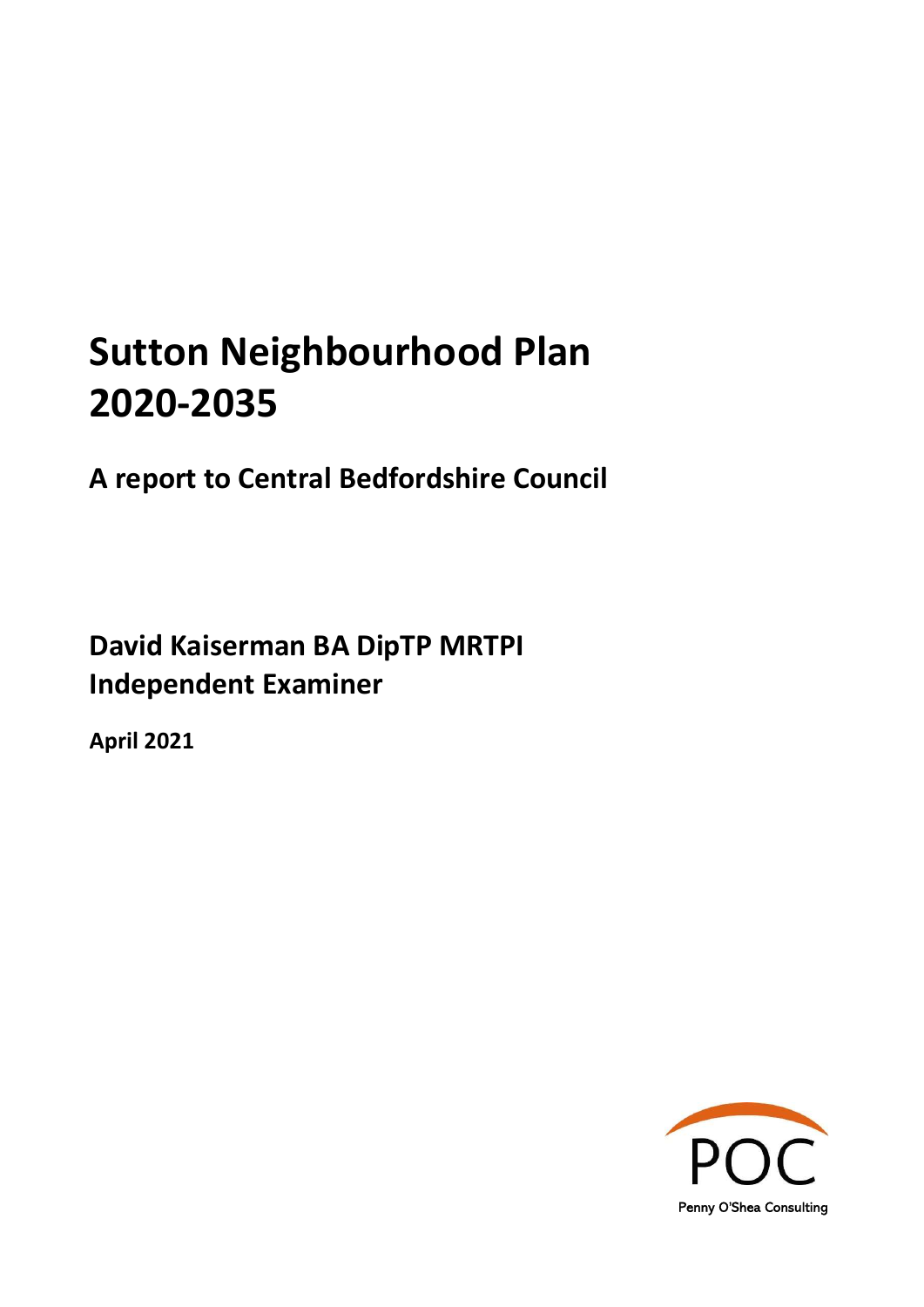## Executive summary

I was appointed by Central Bedfordshire Council on 19 February 2021, with the agreement of Sutton Parish Council, to carry out the independent examination of the Sutton Neighbourhood Plan.

The examination was completed solely on the basis of the written representations received, no public hearing appearing to me to have been necessary. I made an unaccompanied visit to the area covered by the Plan on 18 March 2021.

Sutton is a small rural parish in the northern part of Central Bedfordshire, about 3½ miles north-east of Biggleswade. The village itself contains many attractive and important buildings and has a linear form set within attractive countryside and high-quality farmland. Since the Parish has few services and amenities, most of the needs of residents are met by travelling by car to nearby towns and larger villages.

The current population is put at around 250. The Neighbourhood Plan seeks to preserve the tranquil rural character of the village, while ensuring that the modest proposals for new dwellings (much of which will result from an allocation in the emerging Central Bedfordshire Local Plan) are sensitively and sustainably integrated into the existing built-up area.

I have concluded that, subject to a number of recommendations (principally for changes to the detailed wording of some policies), the Sutton Neighbourhood Plan would meet the basic conditions, and consequently am pleased to recommend that, as modified, it should proceed to referendum.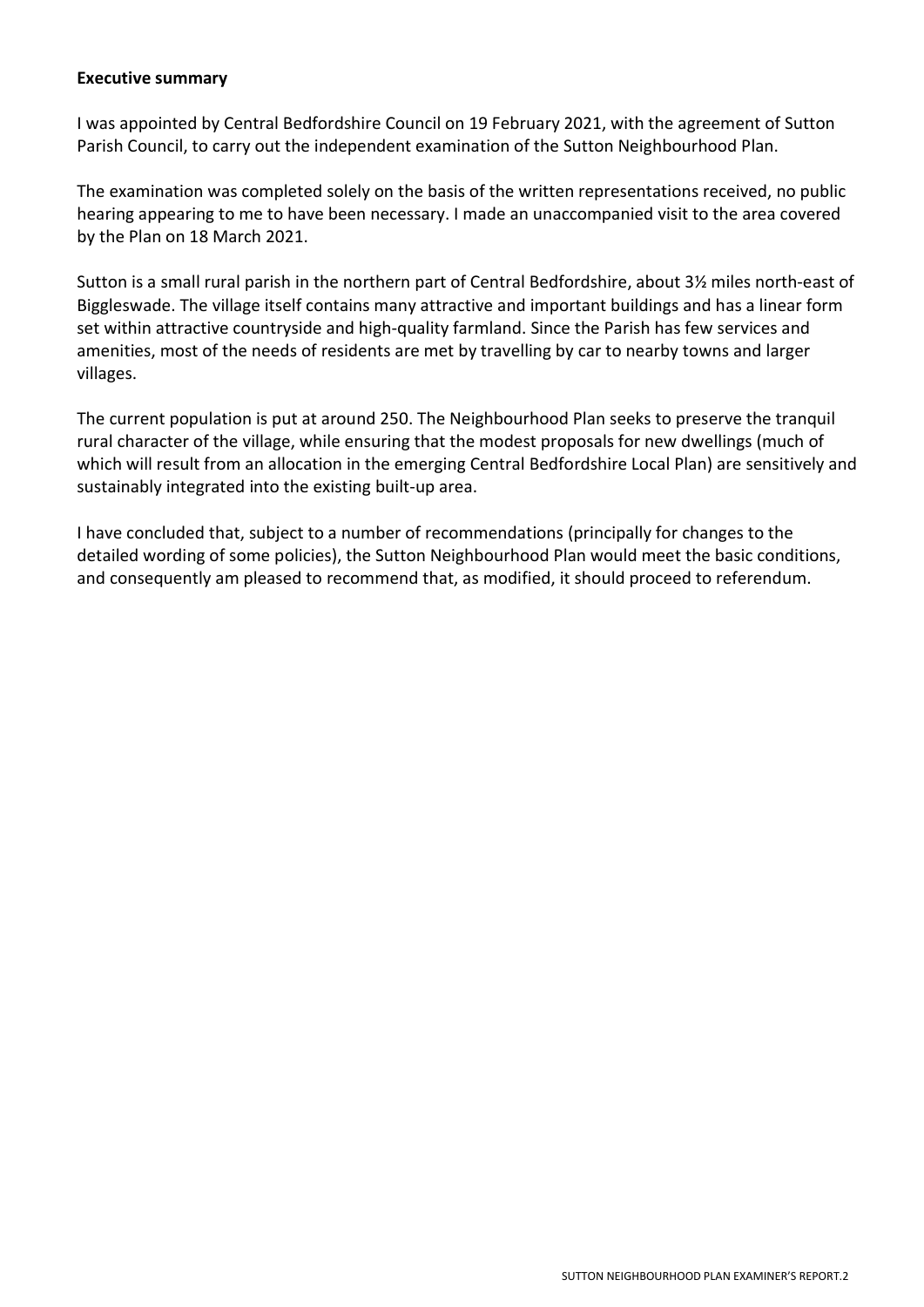## **Contents**

- Introduction
- Procedural matters
- A brief picture of the neighbourhood plan area
- The basic conditions
- Other statutory requirements
- National policy and guidance
- The existing Development Plan for the area
- The consultation exercise (Regulation 14)
- General observations about the Plan
- Representations received (Regulation 16)
- The policies:
	- Policy RC1: Landscape and natural environment
	- Policy RC2: Trees and hedgerows
	- Policy RC3: Sensitive tree, hedgerow and wildlife areas
	- Policy RC4: Important green gaps
	- Policy RC5: Agriculture
	- Policy RC6: Watercourses
	- Policy RC7: Wildlife habitats and corridors
	- Policy RC8: Tranquility, amenity and dark skies
	- Policy RC9: Local green spaces
	- Policy HE1: Local heritage
	- Policy HE2: Sutton Park
	- Policy HE3: Bear Garden
	- Policy HE4: Packhorse Bridge and Ford
	- Policy HE5: Lantern Lane
	- Policy HE6: Sutton Conservation Area
	- Policy SG1: Housing
	- Policy SG2: Rural economy
	- Policy SG3: Sustainable local energy schemes
	- Policy DC1: Local distinctiveness and character
	- Policy DC2: Sutton character areas
	- Policy DC3: Sustainable design
	- Policy DC4: Clay End, High Street
	- Policy CF1: New village hall and car parking
	- Policy CF2: New cemetery
	- Policy CF3: Community facilities
	- Policy INF1: Sustainable transport
	- Policy INF2: Infrastructure priorities
- Considerate development
- Community aspirations, ideas and actions
- Implementation and monitoring and other matters
- Conclusions on the basic conditions
- Formal recommendation
- Appendix 1: Summary table of recommendations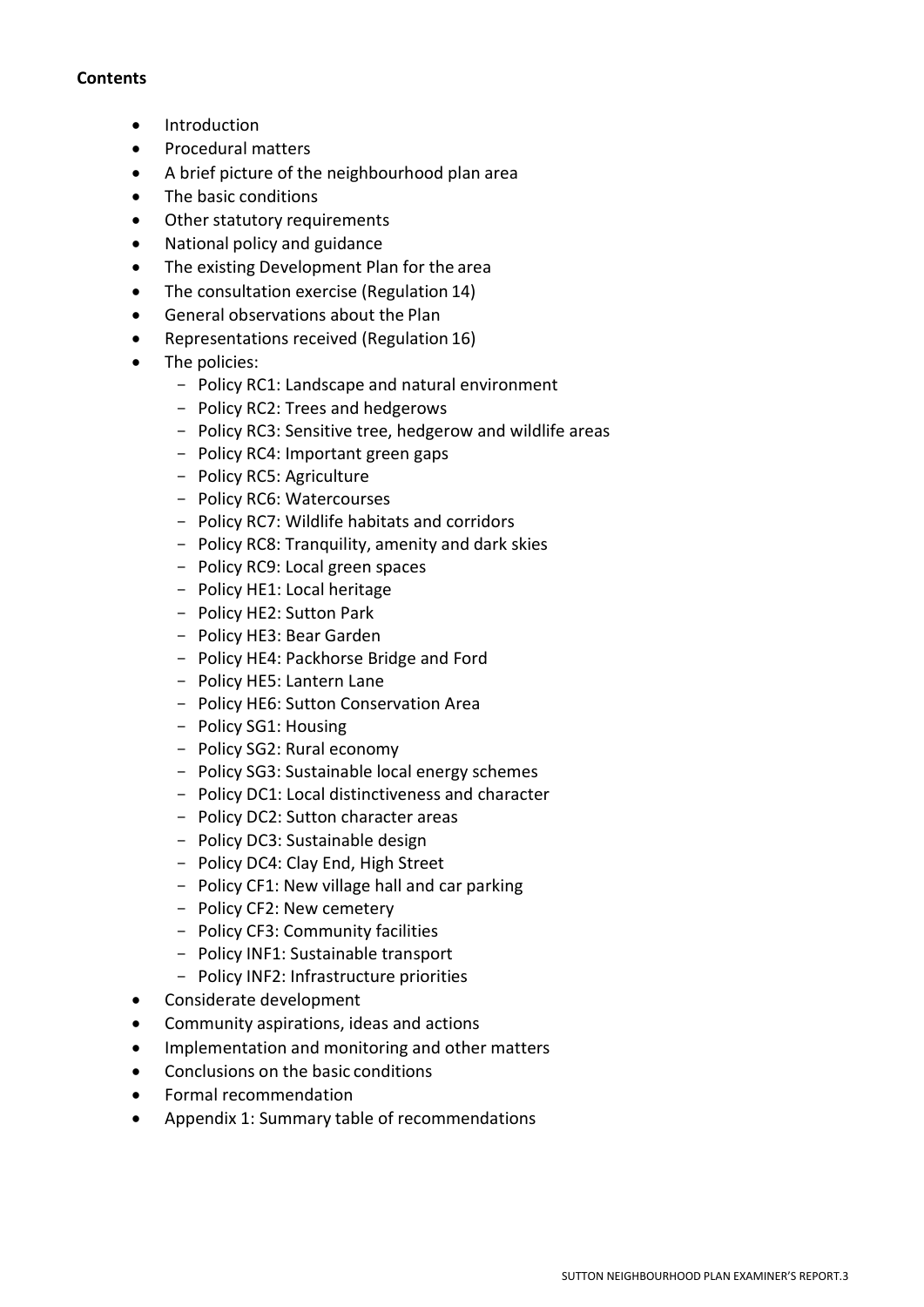## Introduction

- 1. This report sets out the findings of my examination of the Sutton Neighbourhood Plan (SNP), submitted to Central Bedfordshire Council (CBC) by Sutton Parish Council in January 2021. The Neighbourhood Area for these purposes is the same as the Parish boundary.
- 2. Neighbourhood plans were introduced into the planning process by the Localism Act 2011. They aim to help local communities shape the development and growth of their area, and this intention was given added weight in the National Planning Policy Framework (NPPF), first published in 2012. The current edition of the NPPF is dated June 2019, and it continues to be the principal element of national planning policy. Detailed advice is provided by national Planning Practice Guidance on neighbourhood planning, first published in March 2014.
- 3. The main purpose of the independent examination is to assess whether the Plan satisfies certain "basic conditions" which must be met before it can proceed to a local referendum, and whether it is generally legally compliant. In considering the content of the Plan, recommendations may be made concerning changes both to policies and any supporting text.
- 4. In the present case, my examination concludes with a recommendation that, subject to the modifications set out in my report, the Plan should proceed to referendum. If this results in a positive outcome, the SNP will ultimately become a part of the statutory development plan, and thus a key consideration in the determination of planning applications relating to land lying within the SNP area.
- 5. I am independent of the Parish Council and do not have any interest in any land that may be affected by the Plan. I have the necessary qualifications and experience to carry out the examination, having had 30 years' experience as a local authority planner (including as Acting Director of Planning and Environmental Health for the City of Manchester), followed by over 20 years' experience providing training in planning to both elected representatives and officers, for most of that time also working as a Planning Inspector. My appointment has been facilitated by the independent examination service provided by Penny O'Shea Consulting.

## Procedural matters

- 6. I am required to recommend that the Sutton Neighbourhood Plan either
	- be submitted to a local referendum; or
	- that it should proceed to referendum, but as modified in the light of my recommendations; or
	- that it not be permitted to proceed to referendum, on the grounds that it does not meet the requirements referred to in paragraph 3 above.
- 7. In carrying out my assessment, I have had regard to the following principal documents:
	- the submitted SNP
	- the pre-submission version of the Plan
	- the Consultation Report (January 2021)
	- the Basic Conditions Statement (December 2020)
	- the Green Infrastructure Plan 2020
	- the Strategic Environmental Assessment Screening Determination Statement (April 2020)
	- the representations made to the SNP under Regulation 16
	- selected policies of the adopted Development Plan for the area, as well as the emerging Central Bedfordshire Local Plan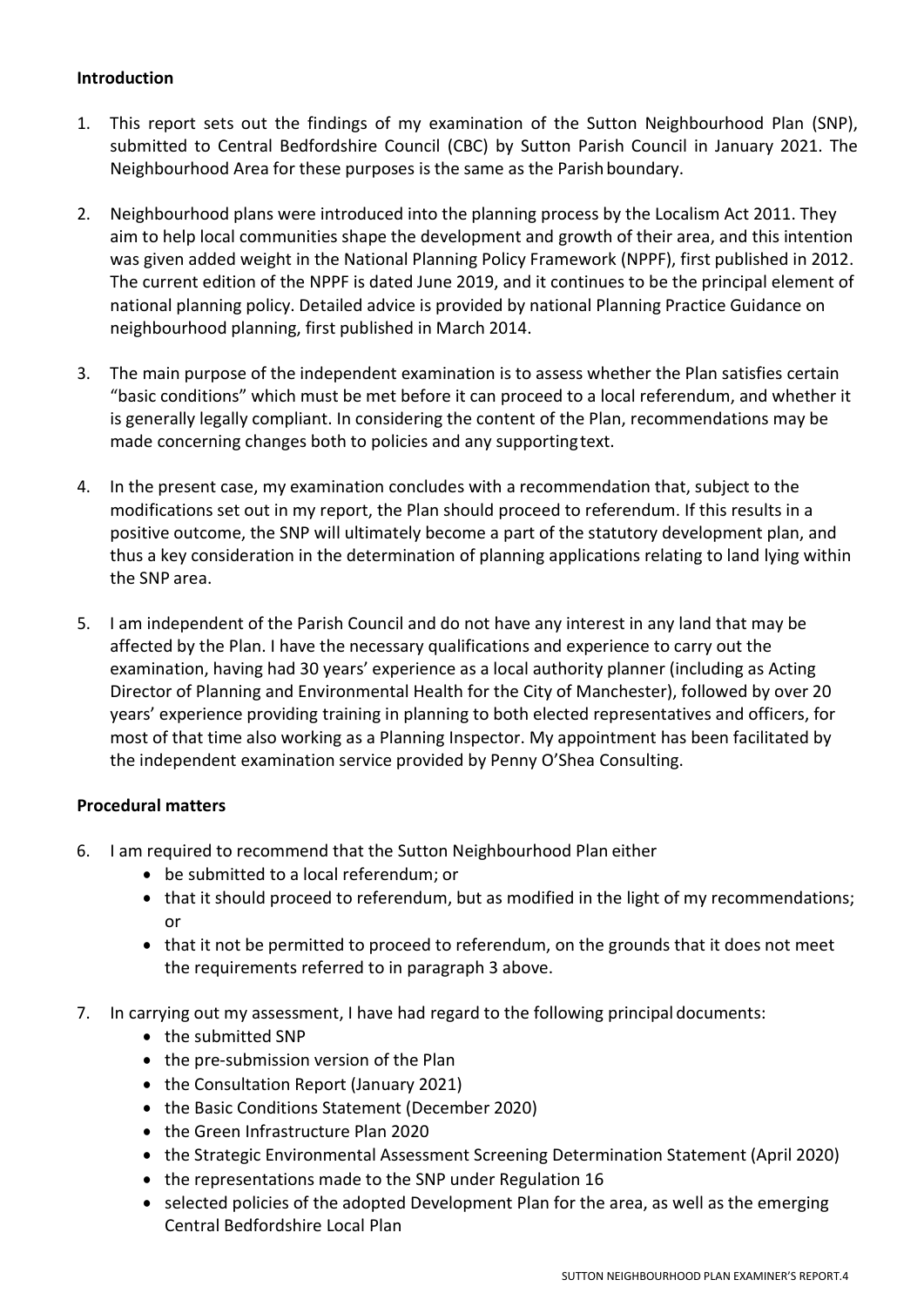- relevant paragraphs of the NPPF
- relevant paragraphs of national Planning Practice Guidance.
- 8. I carried out an unaccompanied visit to the Plan area on 18 March 2021, when I looked at the overall character and appearance of the Parish, together with its setting in the wider landscape and those areas affected by specific policies or references in the Plan. Where necessary, I refer to my visit in more detail elsewhere in this report.
- 9. It is expected that the examination of a draft neighbourhood plan will not include a public hearing, and that the examiner should reach a view by considering written representations<sup>1</sup>. In the present case, I considered hearing sessions to be unnecessary. I should add that none of the representations received at the Regulation 16 stage included a request for a hearing.
- 10. I have addressed the policies in the order that they appear in the submitted Plan. My recommendations for changes to the policies and any associated or free-standing changes to the text of the Plan are highlighted in **bold italic print**.

## A brief picture of the neighbourhood plan area

- 11. Sutton is a parish in rural Bedfordshire, about 3½ miles north-east of Biggleswade and just south of the small town of Potton and its range of services. The main part of the village sits in a shallow bowl of land around the stream which runs north-south through the Parish, with the majority of the 125 or so dwellings spread along High Street in a "ribbon", mostly one-house deep. There is a considerable variety of built form within this small area, with newer properties along the north side of the road, in the section to the west of the ancient packhorse bridge and adjacent ford. There has been limited modern infill development, although a small scheme of three dwellings was under construction at the time of my visit. Much of the central part of Church Road/High Street is within a conservation area. There is always the sense that open countryside is close by, and the lanes and footpaths leading away from the village offer lengthy views, especially from the gently rising ground to the south and east. The northern part of the Parish is dominated by the well-landscaped John O'Gaunt golf club and adjacent woodland along Carthagena Road.
- 12. Sutton itself has few amenities. Apart from the venerable parish church, there is a small lower school, the village hall, the John O'Gaunt pub/restaurant and a farm shop/café (some distance from the village on the road to Biggleswade) and an independent day school (in a similar location). It is not greatly surprising that for most of the journeys for work, shopping, health and social purposes, residents are reliant on the car. From what I was able to see on my visit, and the information contained in the SNP document itself, there is a strong sense of community within the Parish.

## The basic conditions

13. I am not required to come to a view about the "soundness" of the Plan (in the way which applies to the examination of local plans); instead, I must principally address whether or not it is appropriate to make it, having regard to certain "basic conditions", as listed at paragraph 8(2) of Schedule 4B to the Town and Country Planning Act 1990 (as amended). The requirements are also set out in paragraph 065 of the relevant Planning Practice Guidance. In brief, all neighbourhood

 $1$  Paragraph 9(1) of Schedule 4B to the Town and Country Planning Act 1990 (as amended).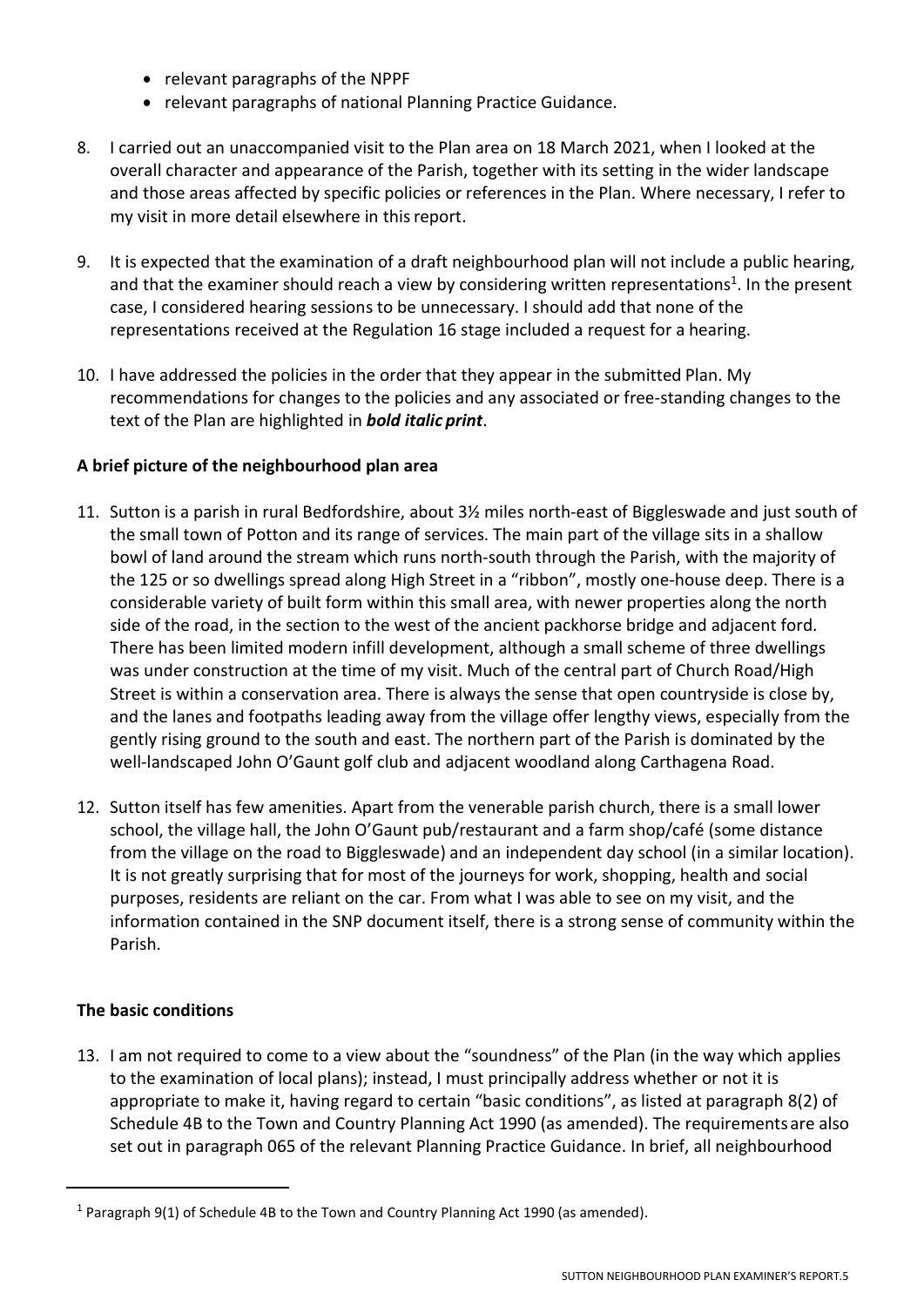plans must:

- have regard to national policy and guidance (Condition a);
- contribute to the achievement of sustainable development (Condition d);
- be in general conformity with the strategic policies in the development plan for the local area (Condition e);
- not breach, and otherwise be compatible with, EU obligations, including human rights requirements (Condition f);
- not breach the requirements of Chapter 8 of Part 6 of the Conservation of Habitats and Species Regulations 2017; and
- comply with any other prescribed matters.
- 14. The SNP's Basic Conditions Statement (BCS) is a comprehensive and approachable document. It begins by briefly describing the nature of neighbourhood plans, with particular reference to the basic conditions. A very clear Ordnance Survey extract shows the NP area, and this is followed by a comprehensive account of the background to the Plan which sets out the three main stages of its preparation, describing the way the steering group organized its "robust programme of community engagement". Key stages in the process are summarised: the 2019 Housing Needs Survey carried out on the Council's behalf by Bedfordshire Rural Communities Charity (BRCC); a Green Infrastructure Plan, also prepared by BRCC; the questionnaires delivered to all interested parties; and the steps leading to the public consultation on the draft Plan and the responses to the comments received. More detail on the consultation process is found in the Consultation Report.
- 15. It is important to note that the BCS records the clear intention of the Parish Council "not to duplicate policies which will be used in determining planning applications" – which effectively means policies contained in the (adopted) Local Plan. This reflects the reference at paragraph 16f) of the NPPF that plans should "serve a clear purpose, avoiding unnecessary duplication of policies that apply to a particular area which are in force at a particular time".
- 16. After a general summary of how the SNP has sought to have explicit regard to the national context, the BCS sets out in tabular form precisely how each of its policies relates to paragraphs of the NPPF. This exercise is then repeated with reference to the Plan's contribution to the delivery of sustainable development. Two further tables use the same approach to assessing the compatibility of the Plan with both the Central Bedfordshire Core Strategy and Development Management Policies (ie, the adopted development plan for the area) and the emerging Local Plan 2035 (I refer to this again shortly). The BCS is completed by a summary of the approach taken in relation to the strategic environmental impact assessment and the Habitats Regulations, as well as the Human Rights Act.

## Other statutory requirements

- 17. A number of other statutory requirements apply to the preparation of neighbourhood plans, all of which I consider have been met in this case. These are:
	- that the Parish Council is the appropriate qualifying body (Localism Act 2011) able to lead preparation of a neighbourhood plan;
	- that what has been prepared is a Neighbourhood Development Plan, as formally defined by the Localism Act; that the plan area does not relate to more than one Neighbourhood Area; and that there are no other neighbourhood plans in place within the area covered by the plan;
	- that the plan period must be stated (which in the case of the SNP is 2020 to 2035); and
	- that no "excluded development" is involved (this primarily relates to development involving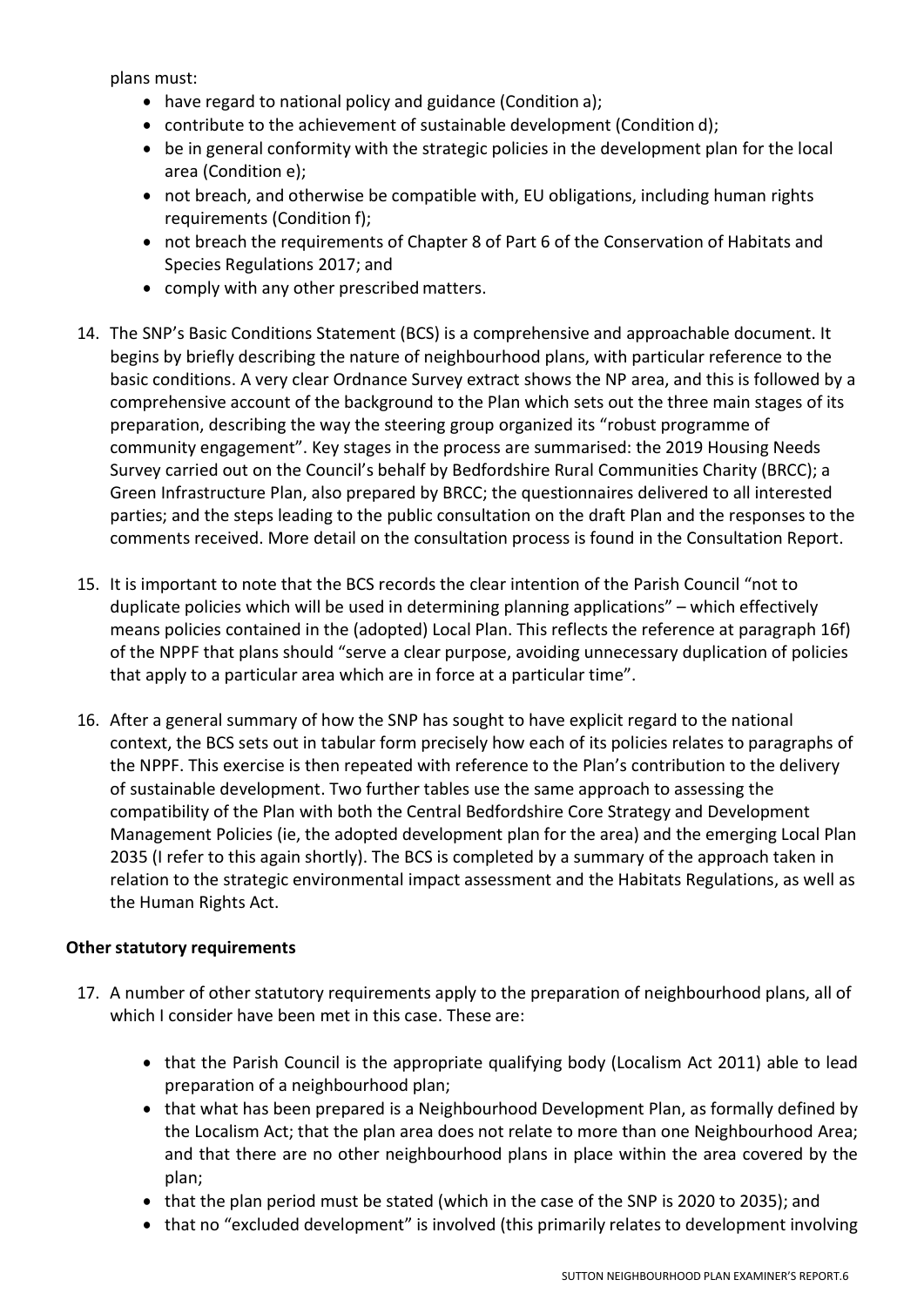minerals and waste and nationally significant infrastructure projects).

- 18. I have also borne in mind the particular duty under section 72 of the Planning (Listed Buildings and Conservation Areas) Act 1990 to pay special attention to the desirability of "preserving or enhancing the character or appearance" of any conservation area.
- 19. A screening report is required in order to determine whether a neighbourhood plan needs to be accompanied by a Strategic Environmental Assessment (SEA), under the terms of the Environmental Assessment of Plans and Programmes Regulations 2004. It is the qualifying body's responsibility to undertake any necessary environmental assessments, but it is the local planning authority's responsibility to engage with the statutory consultees.
- 20. An SEA Screening Determination Statement was published by CBC in April 2020. In it, they conclude that the SNP is unlikely to have any significant environmental impacts, and therefore that an SEA is not required. The same applies in relation to the Habitat Regulations. The determination itself was made on 2 April 2020: full details of the considerations which support it are set out in the statement, and I have been given no reasons to question any of the conclusions reached. They are also supported by Natural England, Historic England and the Environment Agency, as statutory consultees in the process.
- 21. It is a requirement under the Planning Acts that policies in neighbourhood plans must relate to "the development and use of land", whether within the Plan area as a whole or in some specified part(s) of it. I am satisfied that this requirement is generally met.

# National policy and guidance

22. National policy is set out primarily in the NPPF, a key theme being the need to achieve sustainable development. The NPPF is supported by Planning Practice Guidance (PPG) on neighbourhood planning, an online resource which is continually updated by Government. I have borne particularly in mind the advice in the paragraph 041<sup>2</sup> of the PPG that a policy in a neighbourhood plan should be clear and unambiguous, concise, precise and supported by appropriate evidence.

## The existing Development Plan for the area

- 23. The current Development Plan for the area has two elements: The Core Strategy and Development Management Policies Development Plan Document 2009 (which I will abbreviate to "the Core Strategy") and the Site Allocations Development Plan Document 2011. The presentation of local planning policies for Central Bedfordshire on the Council's website indicates that the SNP area lies within the part of the District covered by the adopted North Local Development Framework: this is a consolidation of planning policy which follows the merger in 2009 of the former Mid Bedfordshire and South Bedfordshire District Councils.
- 24. In April 2018, CBC submitted a new Local Plan to cover the whole of their area, which looks ahead to 2035. From their website, I have learned that examination hearings began in the spring of 2019, and continued ("virtually", due to the Covid restrictions) into December 2020. At the time of writing, the two appointed Inspectors and CBC have been in correspondence about the next steps to be taken following the examination.
- 25. Basic condition e) requires neighbourhood plans to be in general conformity with the strategic

<sup>2</sup> PPG paragraph 041. ID:41-041-20140306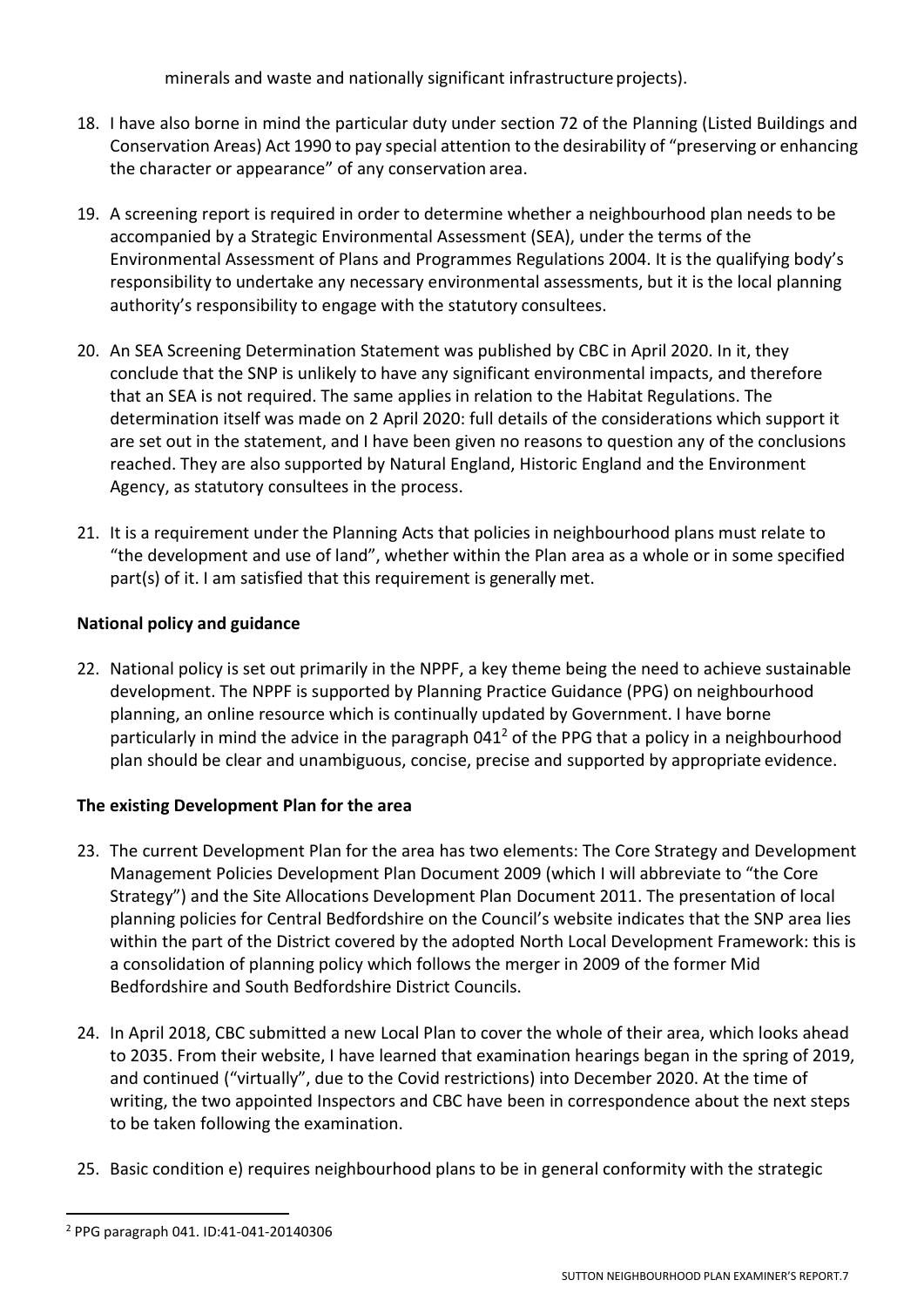policies in the development plan for the local area: this clearly means the *adopted* development plan. However, I bear in mind the advice at paragraph 009<sup>3</sup> of the PPG which says: "Although a draft neighbourhood plan or order is not tested against the policies in an emerging Local Plan, the reasoning and evidence informing the Local Plan process is likely to be relevant to the consideration of the basic conditions against which a neighbourhood plan is tested."

- 26. Policy CS1 of the adopted Core Strategy identifies ten locations or groups of locations within Central Bedfordshire for the purposes of managing development, but the only one which is relevant for this examination is the last ("Rural Areas – Large and Small Villages"). Within these settlements, the policy states that "the Site Allocations DPD will make small-scale allocations of new homes, jobs and community facilities that reflect the size and character of the community". Sutton is designated as a "small village" in Policy CS1, although the DPD itself does not allocate any sites for development within the Parish.
- 27. Section 2.4 of the SNP notes that a Settlement Capacity Initial Study (July 2017), which was undertaken as part of the emerging Local Plan, did not include Sutton on account of its very limited capacity for growth. However, it also explains that the draft Local Plan does include a modest allocation (known as site HAS48) for 24 dwellings on land at High Street in the village. The SNP has been prepared in a way which seeks fully to accord with the direction of the new Local Plan's policies and accepts this proposed allocation as a given. This seems to me to be an entirely proper course of action to take, given the advanced stage of the Local Plan and the general freedom given to neighbourhood plans to provide for more housing than is specified in the adopted development plan without this necessarily resulting in any conflict with the basic conditions.

## The consultation exercise (Regulation 14)

- 28. This regulation requires the Parish Council to publicise details of their proposals "in a way that is likely to bring [them] to the attention of people who live, work or carry on business in the area", and to provide details of how representations about them can be made. Regulation 15 requires the submission to the local planning authority of a statement setting out the details of what was done in this respect, and how the qualifying body responded to any matters which arose as a result of the consultation process.
- 29. The Consultation Report summarises the steering group's approach to this process from their initial discussions in June 2018. The impetus would seem to be some concern about the scale of recent development within neighbouring parishes, and that Sutton needed to have a "voice". It is not necessary for me to chart here all the stages of the subsequent engagement process, for which considerable help and guidance was provided by CBC's Neighbourhood Involvement Officer. A dedicated website and Facebook presence ensured maximum exposure to the steering group's work as it progressed. I am entirely satisfied that the relevant statutory requirements have been fully complied with, and all those involved are to be congratulated for ensuring that the process of the Plan was not unduly interrupted by the Coronavirus restrictions.

## General observations about the Plan

30. The Plan itself is an exceptionally well-thought-out document, clearly designed to be as useful, interesting and accessible as possible. It contains many attractive photographs and clear maps, and even cartoons and children's drawings. Each policy is clearly differentiated both from the

<sup>3</sup> PPG ID: 41-009-20190509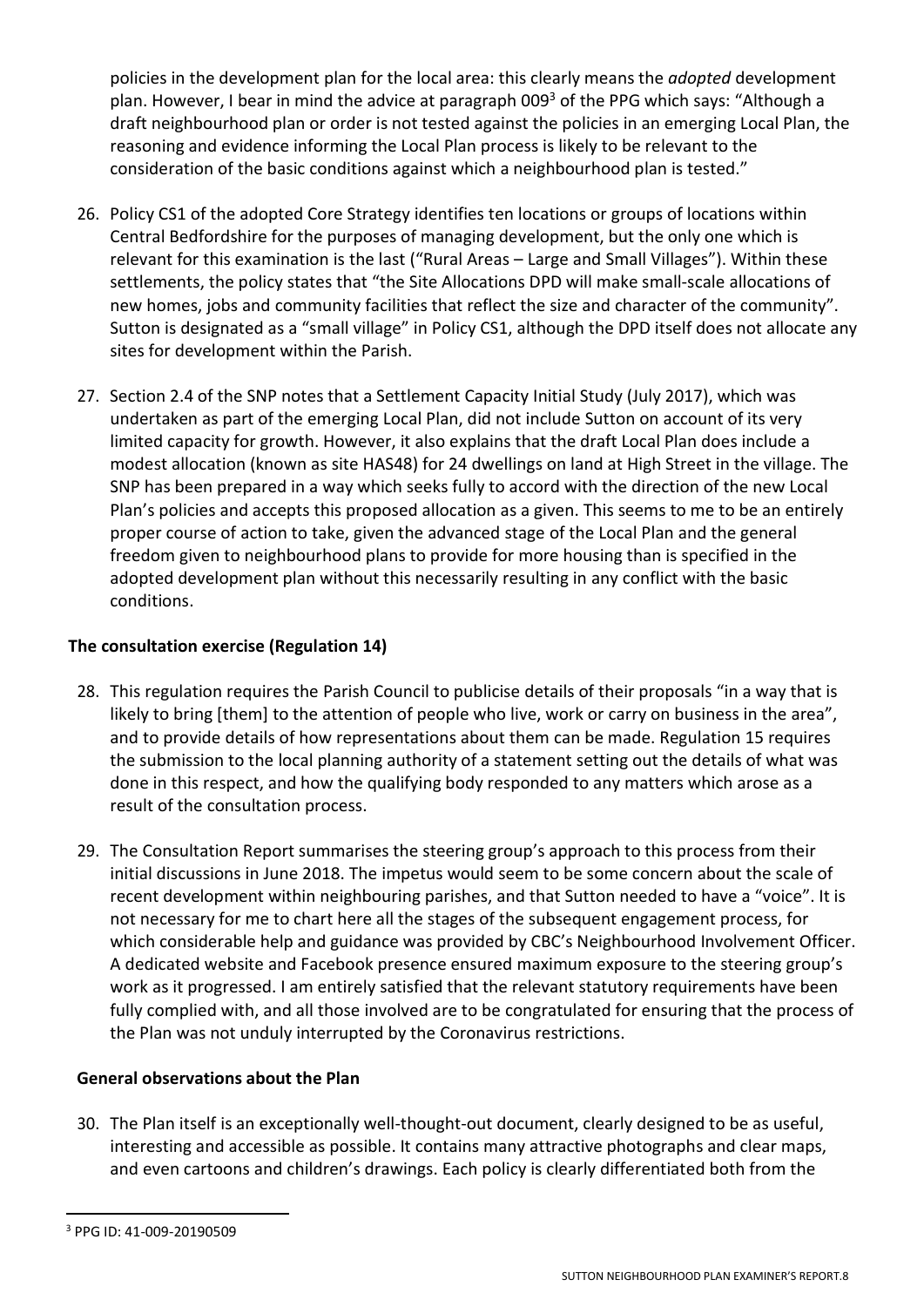supporting material which precedes it and what is usefully described as the "interpretation" which follows it.

31. After a brief introduction to the key social and physical characteristics of Sutton, the general context for neighbourhood planning and its relationship with the national and local planning frameworks, the Plan continues with a summary of the process of community involvement before setting out the overall vision for the village:

"….to maintain its character and rural identity; (to) protect and enhance its heritage and natural environment whilst offering its residents suitable and affordable housing as well as encouraging sustainable local businesses to thrive within its area. Sutton parish will value its tranquil and recreational setting. Parishioners of all ages will feel safe, be proud to live in Sutton and will be able to live a sustainable, healthy and active lifestyle".

32. This is followed by a more detailed set of 15 aims, and a number of sustainable development principles setting out six positive objectives to be met and seven adverse impacts which should be avoided. The 27 policies themselves are set out under eight sections (numbered 6-11).

## Representations received (Regulation 16)

33. None of the statutory consultees who responded (Highways England, Historic England and Anglian Water) had any adverse observations to make. Hertfordshire Council had some comments to make about local bus services which lie outside my brief. National Grid responded to the effect that none of their assets are affected by the Plan. I will comment on some recommendations made by CBC under the appropriate policy heads. Support for the Plan came from Biggleswade Town Council and Sutton Lower School.

## The policies – general comment on the basic conditions

34. Unless otherwise stated, I have concluded that, subject to any recommendations, each of the Plan's policies satisfies the basic conditions. I have therefore not made that point separately under each policy head.

## Policy RC1: Landscape and natural environment Policy RC2: Trees and hedgerows Policy RC3: Sensitive tree, hedgerow and wildlife areas

- 35. Between them, these policies reflect one of the Plan's key concerns, which is to ensure that the three different landscape areas (as defined by the Central Bedfordshire Landscape Character Assessment, published in 2015) represented in Sutton are not harmed by development and that protection is also given to woodlands and rows or belts of trees and hedgerows. Policy RC3 and Map RC3 identify locations of particular importance and sensitivity, and I was able to see many of these on my visit to the area. The policies say that any loss of these features would need to be justified, and they explain in broad terms what remedial steps would need to be taken if this becomes necessary. The interpretation section of RC1 lists the designated and key non-designated environmental assets within the Parish.
- 36. Policy RC2 recognises that *enhancement* of the natural environment on the back of development proposals has to reflect feasibility: however, this sensible caveat is missing from Policy RC1. I recommend that the first phrase of Policy RC1 (a) be amended to read: "Development must preserve and, where feasible, enhance the natural environment…". For consistency and clarity, I also recommend that the first line of Policy RC1(c) be amended to read: "Development must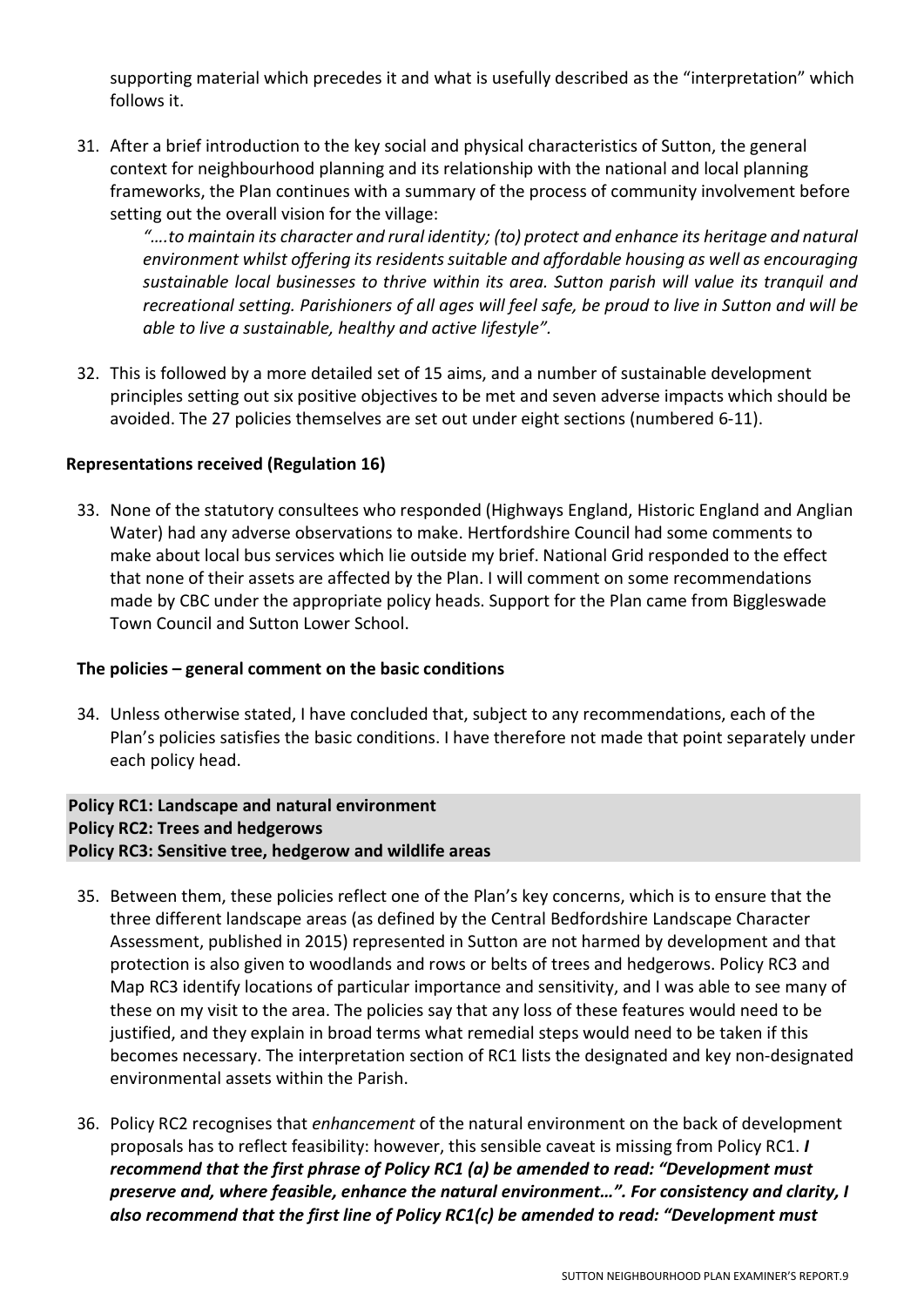retain and, where feasible, take opportunities to enhance...". (I have noted that CBC have pointed to some duplication between RC1(a) and an un-referenced policy in the Local Plan and suggest that it can therefore be removed. I recognise the point, but on balance consider that it would help public appreciation of the wider policy intentions if it were to remain).

- 37. CBC point to the need for some clarification of Policy RC2. I agree with them and *recommend that* parts (a) and (b) of Policy RC2 should each begin with the phrase "Unless unavoidable ...".
- 38. In addition, CBC question the precise meaning of the term "pre-emptive action" in part (c) of Policy RC2: while the interpretation section says that it refers to "situations where features have been removed prior to planning applications being determined", one reading of the phrase suggests that it is intended to somehow discourage developers from taking such action. In many – probably even most – circumstances, this is likely to be beyond planning control. In any event, the requirement that "a similar level of new tree planting" will be expected after such action has occurred seems unduly prescriptive: it might be that a greater or lesser amount of replacement planting would be appropriate in any particular case. The first sentence of part (c) to the policy should suffice, and I therefore recommend that the second sentence of part (c) of Policy RC2 (and the last sentence of the interpretation) be deleted.

## Policy RC4: Important green gaps

39. This policy gives effect to the importance of preserving certain areas of open countryside around the village in order to reinforce its distinctiveness, as well as to protect wildlife. The Background Evidence Report provides further analysis of the significance of these gaps, the locations of which are clearly shown on Map RC4. The importance of the surrounding farmland in framing and defining the main built-up areas of the village was clear from my visit.

#### Policy RC5: Agriculture

- 40. The Plan explains that the agricultural land around Sutton is classified as "the best and most versatile" (Natural England Provisional Agricultural Land Classification), where around 50% of the land is graded 1 or 2. Policy RC5 states that development which would result in the "significant and unacceptable loss" of Grade 1 or Grade 2 land will not be permitted.
- 41. CBC suggest the deletion of the policy for two reasons. Firstly, they say that it already exists in the draft Local Plan: but this is of limited consequence, since the need is for the SNP to be in general conformity with the strategic policies of the *adopted* development plan. I am, however, in agreement with CBC on their second point – which is that, as it stands, the policy is overly restrictive. Having looked at the emerging Local Plan, I see that the policy to which they refer is DC5: this indeed does say that the loss of the best agricultural land will not be permitted – but it adds three factors which would allow for some flexibility. These seem to me to reflect the general expectation that policies should avoid being over-prescriptive, and Policy RC5 should be expanded to take this into account. Given the limited capacity for new development in Sutton, this could be a simplified version of what is set out in draft Local Plan Policy DC5.
- 42. I recommend that the policy be amended to read: "Development which would result in the significant loss of Grade 1 or Grade 2 agricultural land within Sutton Parish will only be permitted where it can be demonstrated that there are other relevant considerations which would clearly override the need to protect the land".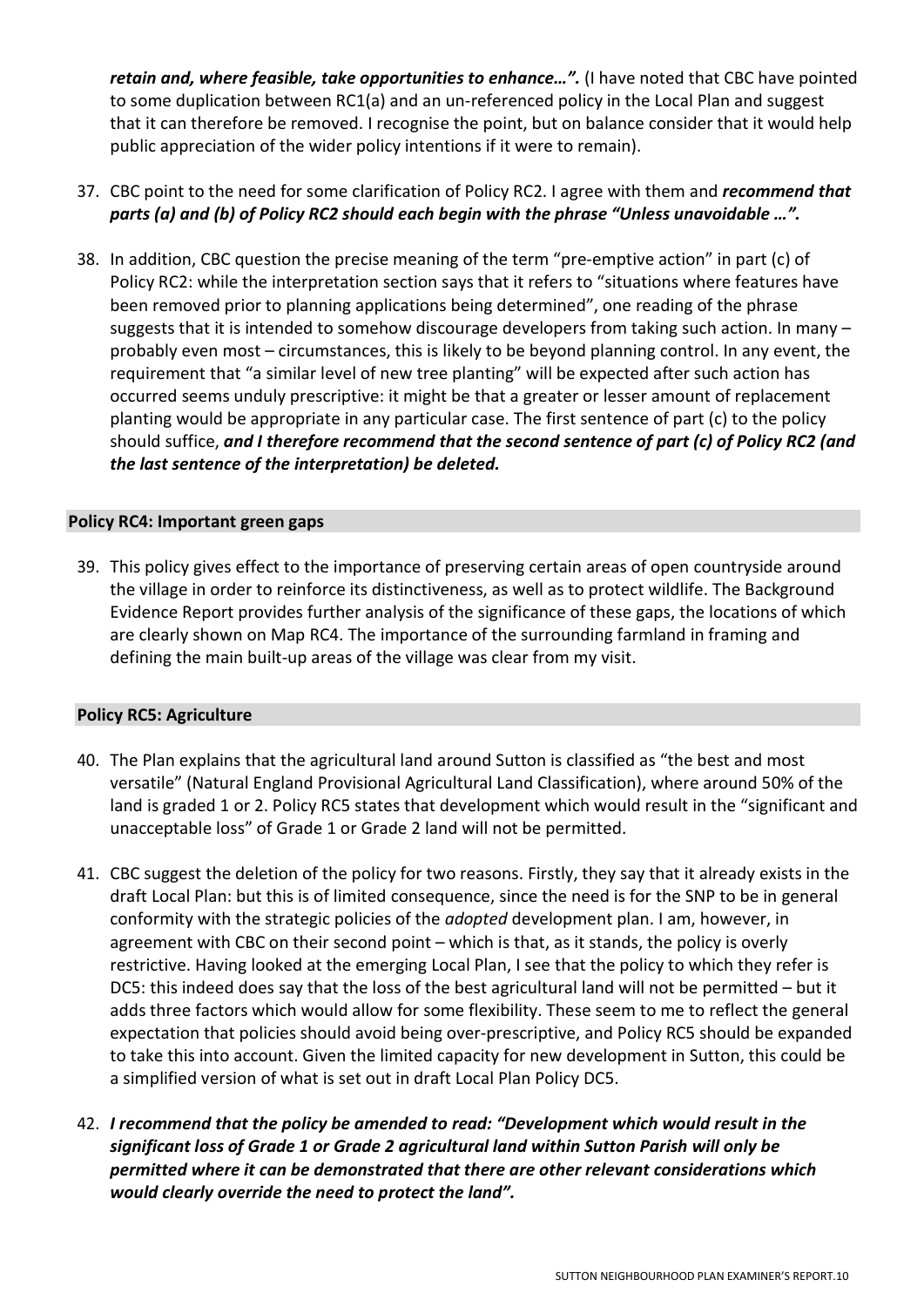#### Policy RC6: Watercourses

- 43. This policy recognises the considerable importance of the systems of watercourses in the area because of their relationship with flow rates, flood risk, water quality, biodiversity, landscape, and trees and woodlands. The policy seeks to ensure that development does not have any significant adverse impacts in those terms. The interpretation section says that appropriate mitigation measures would be needed where necessary – this is clearly a sensible requirement, but I recommend that it be included within the policy itself.
- 44. Paragraph (c) of the policy contains two specific requirements: the first is that development adjacent to, or containing, a watercourse should include a 9m "ecological buffer" from the top of the watercourse bank. On the face of it, this is very prescriptive (and does not, for example, suggest that this is a minimum requirement), and the precise justification for it is not explained. I recommend that a brief explanation for the choice of 9m be included in the interpretation section. The second part of paragraph (c) adds that watercourses must not be culverted or covered – this again reads somewhat prescriptively, and I recommend that they "should not normally" be culverted or covered. This would allow assessment of minor works which might be considered necessary in a particular case.

## Policy RC7: Wildlife habitats and corridors

- 45. Section 6.5 of the Plan summarises the rich variety of wildlife and habitats within the Parish, some elements of which are recognised by national and county designations. Policy RC7 seeks to ensure new development does not have any adverse impact on these assets and requires compensatory action where this does occur. As part of a general encouragement to enhance wildlife habitats and corridors, development "must, where feasible, achieve a minimum of 10% biodiversity net gain overall."
- 46. CBC suggest that more detail is required to explain what features might be seen as "positive" and those which might be thought "negative", should any trade-offs be required. However, I consider that this is a matter which could safely be left to the development management process to resolve in any individual case. CBC also question what they see as the prescriptive nature of the 10% net gain in biodiversity, a matter they had previously raised at the Regulation 14 stage. I have sympathy with the general point here and the reasoning behind it; however, I consider that it is already dealt with satisfactorily by the inclusion of the phrase "where feasible", and thus that no change is required to the policy wording.

## Policy RC8: Tranquility, amenity and dark skies

47. This is a generally expressed policy which seeks to ensure that "the tranquility of the rural area and…the amenities of residential properties" are not significantly disturbed by development. These are matters which are routinely taken into account as material considerations for the determination of planning applications. In addition, where appropriate, details of external lighting will be required in order to support the integrity of dark night skies within the Parish, the supporting material adding that guidance on the detail is available from the Institution of Lighting Professionals.

#### Policy RC9: Local green spaces

48. Section 6.8 of the Plan sets the national context for the designation of local green spaces (LGS), which is that their designation in plans "allows communities to identify and protect green areas of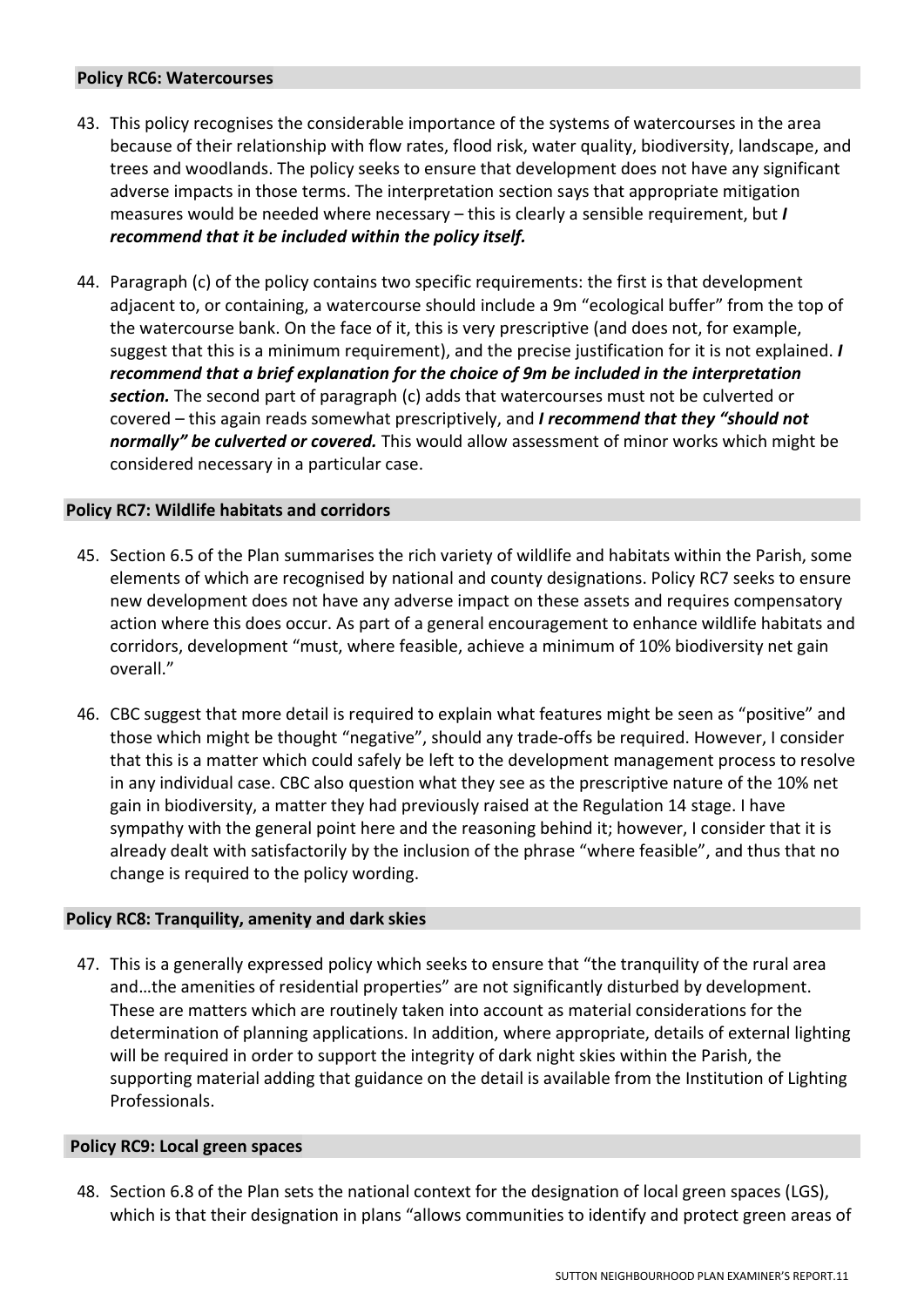particular importance to them……" Paragraph 100 goes on to say that the LGS designation should only be used where the green space is:

- in reasonably close proximity to the community it serves;
- demonstrably special to a local community and holds a particular local significance, for example because of its beauty, historic significance, recreational value (including as a playing field), tranquility or richness of its wildlife; and
- local in character and is not an extensive tract of land.
- 49. The Green Infrastructure Plan consultation resulted in several sites being identified as important to local people, and this was followed up with an independent assessment of their value as against the NPPF criteria. As a result, four locations, all clearly identified in separate maps, are proposed for designation under Policy RC9, which means that "inappropriate forms of development will not be permitted …. except in very special circumstances".
- 50. There has been no objection to the inclusion of any of these under Policy RC9 and, from my visit to the area and the information contained in the GIP, I am satisfied that they are appropriately designated as LGS (although it was not always possible to gain close inspection). In this, I do not share CBC's reservations about the justification for designating areas of land assumed not to be at risk of development. I do, however, think that some modification to the policy is desirable: the reference to "inappropriate" development will be taken by some to equate to the concept which is applicable to polices regarding development within the green belt, and for this reason it should be avoided. I recommend that paragraph (b) of the policy be re-worded to read: "The areas listed above are protected from new development unless very special circumstances can be demonstrated." In addition, the first phrase of paragraph (c) should read: "Any development which is permitted under the terms of paragraph (b) must not have any significant adverse impact on …".

Policy HE1: Local heritage Policy HE2: Sutton Park Policy HE3: Bear Garden Policy HE4: Packhorse Bridge and ford Policy HE5: Lantern Lane

- 51. Between them, these five policies seek to ensure that any new development fully respects the non-designated heritage assets within the Parish, together with their settings. Policy HE1 is overarching and, when taken together with Policy DC1, would require high standards of design and appropriate materials where either designated or non-designated assets are involved. Polices HE2- HE5 provide more detail in relation to the sites listed, of particular interest and visual sensitivity being the 13th Century Packhorse Bridge (listed Grade II\* and a Scheduled Monument) and the adjoining ford, in many ways the focal point of the village. All the sites concerned are clearly identified on separate maps. This whole section of the Plan document is set within interesting descriptions of the different aspects of Sutton's long history, all of which places the planning policies into meaningful context.
- 52. CBC's archaeologist had a number of comments about this part of the Plan<sup>4</sup>. The first suggests that Policy HE1 "does not entirely accord with the NPPF or emerging Local Plan policy", because the requirements of developers in relation to non-designated assets are undefined. NPPF paragraph 185 and paragraph 003 of the PPG on the Historic Environment<sup>5</sup> say that plans (including

5 PPG ID: 18a-003-20190723

<sup>&</sup>lt;sup>4</sup> I am aware that, due to an administrative error, these arrived technically "late" under Regulation 16, but I am satisfied with the explanation I have been given about this.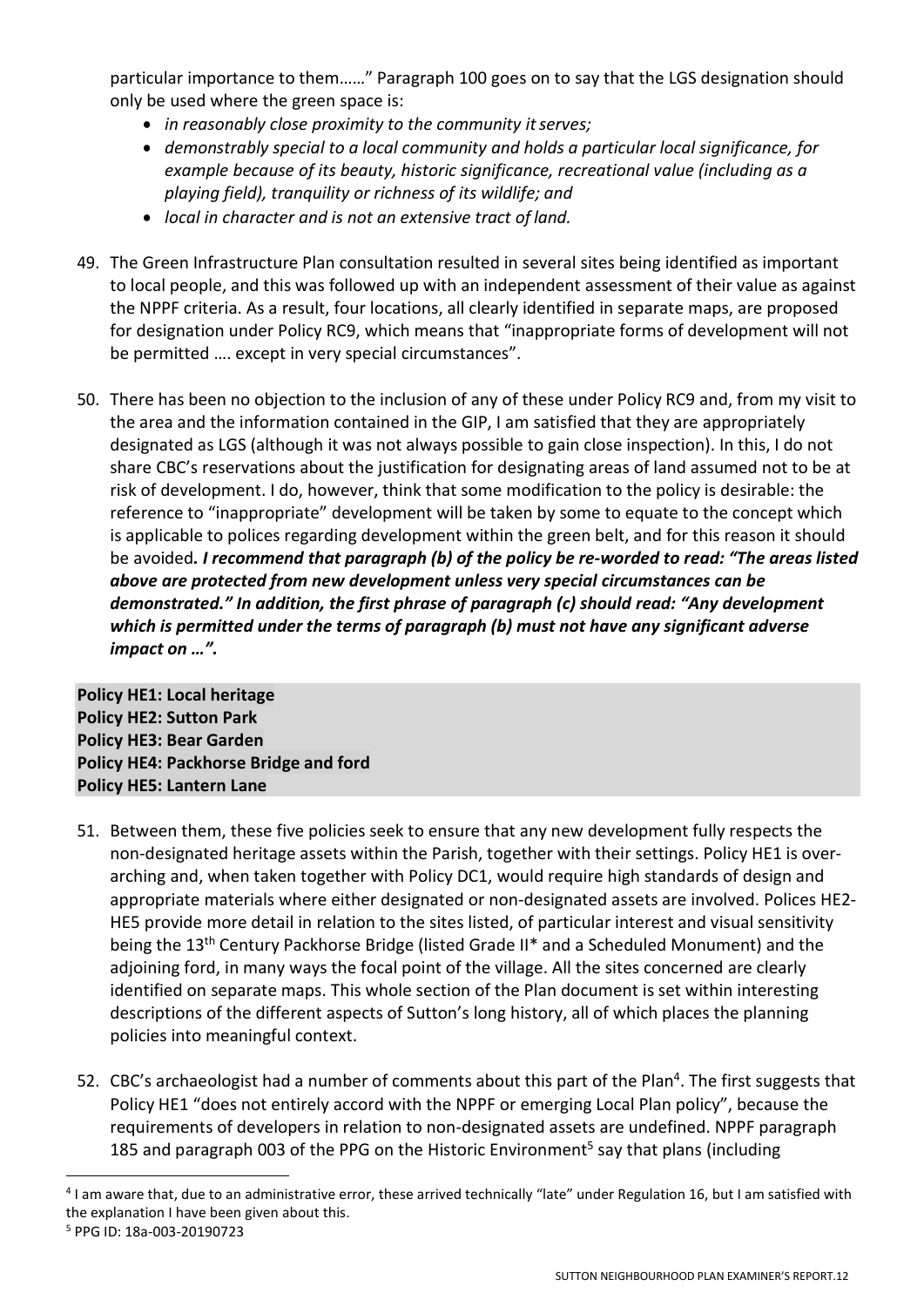neighbourhood plans) should set out a positive strategy for the conservation and enjoyment of the historic environment, but are not prescriptive about how this should be achieved. Paragraph 005 of the PPG on the Historic Environment<sup>6</sup> simply says that, where relevant, neighbourhood plans "need to include enough information about local heritage to guide decisions….". The relationship with the emerging Local Plan is not at issue in this examination.

- 53. While I agree that neither HE1 nor the accompanying interpretation section contain any detail about the precise steps that would need to be taken in order to comply with the policy objective, the non-designated assets themselves are identified; and, when taken together with other Plan policies (in particular DC1), I consider that sufficient guidance is provided and that no issue arises in relation to the basic conditions.
- 54. The second point raised by CBC relates to Policy HE4. Since the Packhorse Bridge is a Scheduled Monument, it benefits from the highest level of protection and there is little likelihood of any development physically impacting on it. I see the point here, but the general public might think it a mistake for the Plan to omit reference to the need for its protection and so I think it is in the wider interest to keep it. However, I recommend that the interpretation section of the policy include a brief commentary on the statutory protection for the bridge and the unlikely prospect of anything being allowed to affect it.
- 55. As a separate issue, CBC question the wisdom of defining an area as constituting "the setting" of the bridge and ford (Map HE4). I agree with their assessment here and so, for the reasons they give, recommend either that Map HE4 and the reference to it in the policy be deleted, or that a more generalized, non-site-specific way of depicting the most sensitive area (ie the broad zone either side of the bridge, extending into the open areas to the west) be substituted for it.
- 56. In addition, CBC have noted the omission in Aim H (section 4.1 of the Plan) of reference to the archaeological interest of John O'Gaunts Hill, which contains the remains of a mediaeval motte, a Schedule Monument. I recommend that this small omission be rectified.

## Policy HE6: Sutton Conservation Area

57. This policy includes the statutory requirements in relation to development within conservation areas but adds specific detail by listing the particular characteristics of the Sutton CA which will need to be taken into account. The boundaries are clearly shown in Appendix C, which also includes extracts from a 1971 document describing the CA, prepared by Bedfordshire County Council.

## Policy SG1: Housing

- 58. Section 8 of the Plan is headed "Sustainable Growth" and describes in some detail the overall approach being taken to the way the village is intended to evolve. This includes reference to energy, transport, flood risk, carbon neutrality and climate change, all designed to complement the principles being followed by CBC in the emerging Local Plan.
- 59. The Bedfordshire Rural Communities Charity conducted a housing needs survey in January/ February 2019 to inform the SNP's emerging policies. This concluded that there was a very small requirement for affordable housing within the Parish deriving from the needs of local residents or people with close links to the area. The same was true of the requirement for smaller or

<sup>6</sup> PPG ID: 18a-005-20190723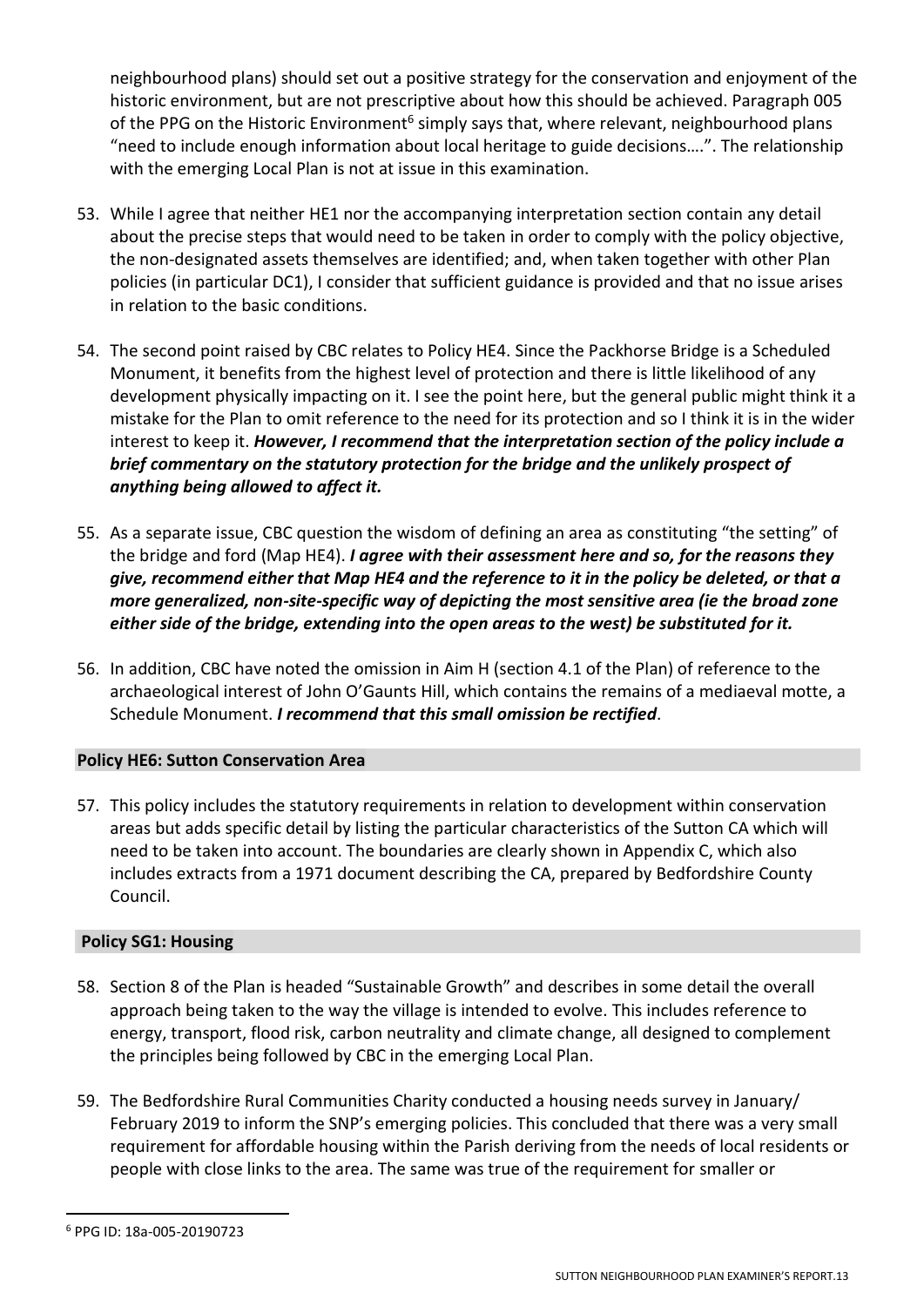retirement dwellings. The Plan supports modest measures to rebalance the housing stock to reflect these conclusions. Section 8.7 records the fact that, as at 1 January 2020, planning permission existed for 16 new dwellings within the Parish, spread over five sites and that, in addition, the draft Local Plan allocates land adjacent to Millennium Wood for 24 more dwellings (site HAS48).

60. Given this context, no new further site-specific allocations for housing are put forward in the SNP. Policy SG1 sets out the preferred mix of housing types (especially in relation to size), which should reflect the demographic conclusions reached by the BRCC survey, as well as taking into account emerging Local Plan policies. Also highlighted is the need for schemes to demonstrate that any flood risk has been properly assessed. Self-build homes are encouraged in principle.

## Policy SG2: Rural economy

61. Reflecting national and local planning objectives, Policy SG2 supports new or expanded local employment, including proposals which would help to diversify the local economy (the Plan notes the significance of the several active farms within the Parish), and the benefits of home-working and local small businesses generally. Sensible caveats are included about the need to avoid any significant adverse impacts.

#### Policy SG3: Sustainable local energy schemes

62. With similar safeguards to those included in the previous policy, Policy SG3 offers support for small-scale local energy-generation schemes.

# Policy DC1: Local distinctiveness and character Policy DC2: Sutton character areas

- 63. The context for these two policies is the very wide range of built form within the Parish and the general desire to ensure that this is respected as new development comes forward; although the Plan is also at pains to point out that this is not intended to discourage "appropriate innovation".
- 64. Policy DC1 lists eight factors which (where relevant) need to be considered when new development is proposed. The first requirement noted is (a), which says that proposals should "follow" the guidelines and design principles set out in the Sutton Design Code. This comprehensive document was prepared to support the Parish Council in its work on the SNP; the final version is dated May 2020. At my request, CBC clarified the status of the Design Code, explaining that it is intended to be technical guidance for applicants, supplementing CBC's own Design Guide. In order to more accurately reflect the status of this kind of guidance in the planning process, I recommend that criterion (a) be slightly re-worded to: "Development proposals should demonstrate that they have had regard to the guidelines and design principles set out in the Sutton Design Code".
- 65. The remaining factors are all clearly expressed, and cover the general relationship with the surrounding area; boundary treatment (including at the urban edge); the particular importance of certain views (these being clearly shown on a map at Appendix J); and building materials. CBC suggest that DC1 should also include reference to heritage issues, given that the interpretation section of Policy HE1 says "Policy DC1…. includes more specific requirements". My reading of this phrase is that it relates to the broader physical context against which schemes should be assessed – nevertheless, I recommend that criterion (b) be slightly amended such that it begin: "Development must complement the character of the surrounding context (including any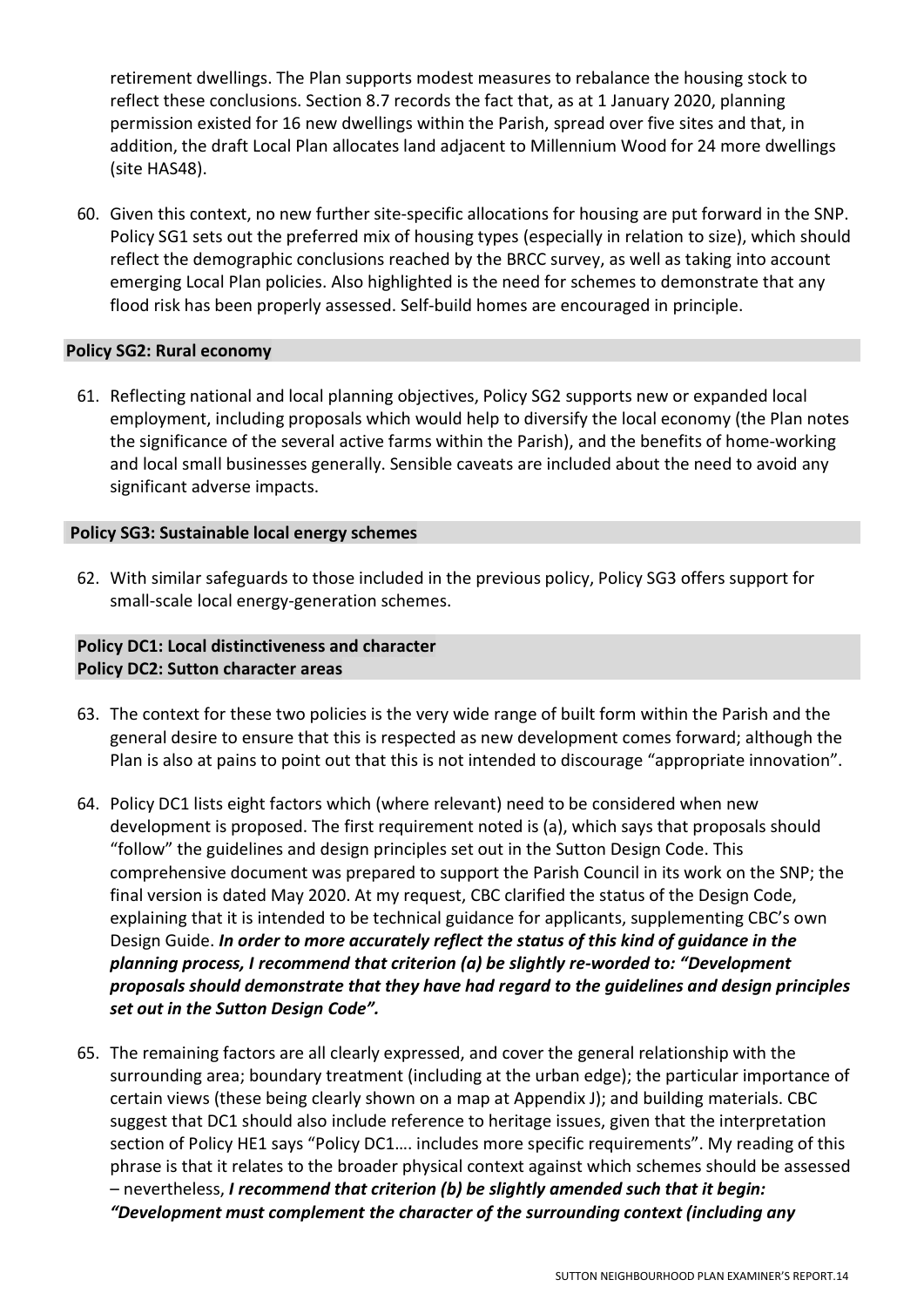## heritage assets which might be present), in terms of scale…..".

66. Policy DC2 lists distinct character areas within the Parish (further detail being provided in one of the background documents), each of which is exemplified by coloured photographs and shown on Map DC2. Section 9.7 identifies five of these distinct areas, whereas the policy itself specifies three – this (as the interpretation section explains) is because two of them are adequately dealt with under other policies of the Plan.

## Policy DC3: Sustainable design Policy DC4: Clay End, High Street

- 67. Policy DC3 contains further measures to encourage a sustainable approach to development. Eight factors are listed, dealing with the integration of landscape design with the built element of schemes; encouragement for the use of local plant species; pedestrian safety; natural surveillance; residential amenity; recycling etc facilities; and a range of "green design" features. The interpretation section provides helpful links to other sources of advice. CBC suggest that factor (c) could be expanded to encourage better accessibility for all, including people with disabilities. This is a sensible modification, and I recommend that it be adopted.
- 68. Clay End is the name given to the site allocated for new housing in the draft Local Plan. Policy DC4 lists three specific requirements for the development, reflecting master-planning principles set out in section 4.3 of the Design Code. Further guidance is found in the preamble to the policy (section 9.10 of the Plan).

# Policy CF1: New village hall and car parking Policy CF2: New cemetery Policy CF3: Community facilities

- 69. Section 10 of the Plan notes Sutton's lack of social facilities such as healthcare, and points out that the only shop, a farm shop, is 2km from the centre of the village and not easily accessible for people without a car. It goes on to explain that countryside walking and horse riding are well catered for by local public paths and bridleways, but that cycling is a problem due to the character of the roads. Mention is also made of the four allotments in the village. The many social events in the Parish are catered for at the village hall and its high-quality external space. However, it has limited capacity and facilities (including parking), and the Plan includes an aspiration to replace it. Policy CF1 and its accompanying map allocate land to the north of the existing hall for the purpose, with parking to be sufficient to serve a village-wide function.
- 70. Policy CF3 supports the principle of new community facilities or the expansion of existing ones. In addition, the policy lists seven facilities as being of particular importance, the loss of any of which will not be permitted unless equivalent (or better) replacement is provided, or there is evidence that it is no longer economically viable. I understand the relevance of the policy objective here. However, account needs to be taken of the recent substantial changes to the Use Classes Order: a key element of this is the creation of a new Class E, which would, for example, be likely to allow the farm shop and café to be converted to offices and other uses listed previously in the superseded Classes A2, A3, B1 and D1, without the need for planning permission. Recent amendments to the General Permitted Development Order also would also make it easier to change the use of premises from retail to residential. It is perhaps uncertain what effect these changes would have on the ability of the SNP to safeguard the community facilities at issue here, and I recommend that the interpretation section include some comment on the limitation of control which will be possible in practice.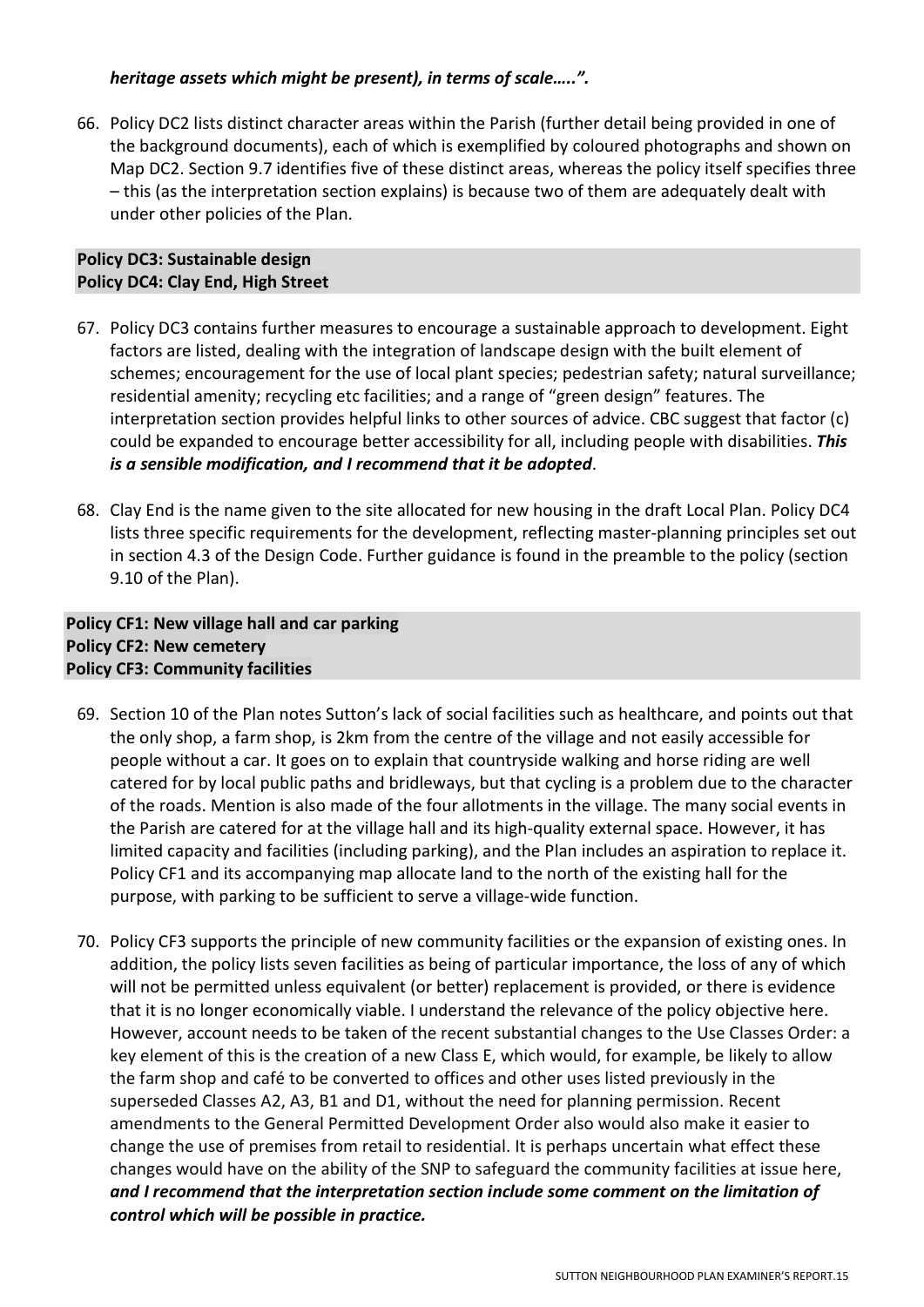- 71. I note here that while Policy CF1 focuses on the village hall, the fourth paragraph of the preamble to it (section 10.1) appears to suggest that proposals to change the use of either the shop or the lower school "will be resisted unless there is no prospect of them remaining economically viable, and evidence will be required to demonstrate this". This could be seen as being to some extent at odds with the wording of Policy CF3, and I recommend that it be deleted.
- 72. Policy CF2 allocates land for a new cemetery at a site (shown on the accompanying map) close to the existing one, which is nearing capacity.

#### Policy INF1: Sustainable transport

- 73. Section 11 of the Plan is a summary of the transportation issues for Sutton's residents. It explains that there is a high level of car ownership, reflecting the relatively poor local bus service and the fact that, according to surveys, nearly half of residents have to travel outside the village for work. Visits to pharmacies, surgeries, a post office, a local shop (other than the farm shop) all involve round trips of about 6km, with more for higher-order facilities such as the nearest Upper School. Deficiencies in cycle and safe walking routes tend to discourage people from using these more sustainable forms of transport. The high level of car usage has an environmental impact and is sometimes the cause of safety concerns, due to excessive speed or when movement of agricultural vehicles is involved. The ford is permanently in water and can sometimes be impassable. Parking is a problem in High Street and at times around the school.
- 74. Development plans are somewhat limited in the extent to which they are able to address these issues, but Policy INF1 properly concentrates on a range of physical, land-use-based requirements when new development is proposed, which between them make a meaningful contribution to achieving this objective.

#### Policy INF2: Infrastructure priorities

75. This last policy of the Plan sets out the preferred priorities for the expenditure of resources on infrastructure, including projects set out in the Green Infrastructure Plan. This is an entirely reasonable approach for a neighbourhood plan, since its intention is to guide the local planning authority in its resource allocation programmes. However, it is not a land use policy in its own right and I therefore recommend that it be deleted. Most, if not all, of the ground it covers is already included within section 13 (see below); anything not found there at present can be added to it.

## Considerate development Community aspirations, ideas and actions

- 76. Section 12 of the Plan sets out some considerations which residents indicated they would wish to be taken into account if and when any major development is proposed (in or beyond the Parish), including the need to deal with the impacts of construction on traffic flows, screening measures, noise and disturbance etc. The value of agreed management plans to govern construction is highlighted. All these factors are properly included within the Plan for information, while not being treated as formal policies.
- 77. The same is true for section 13, which contains nine sub-sections setting out the aspirations for particular projects which it is hoped will become beneficiaries of S106 contributions and/or the Community Infrastructure Levy (if and when one is introduced by CBC).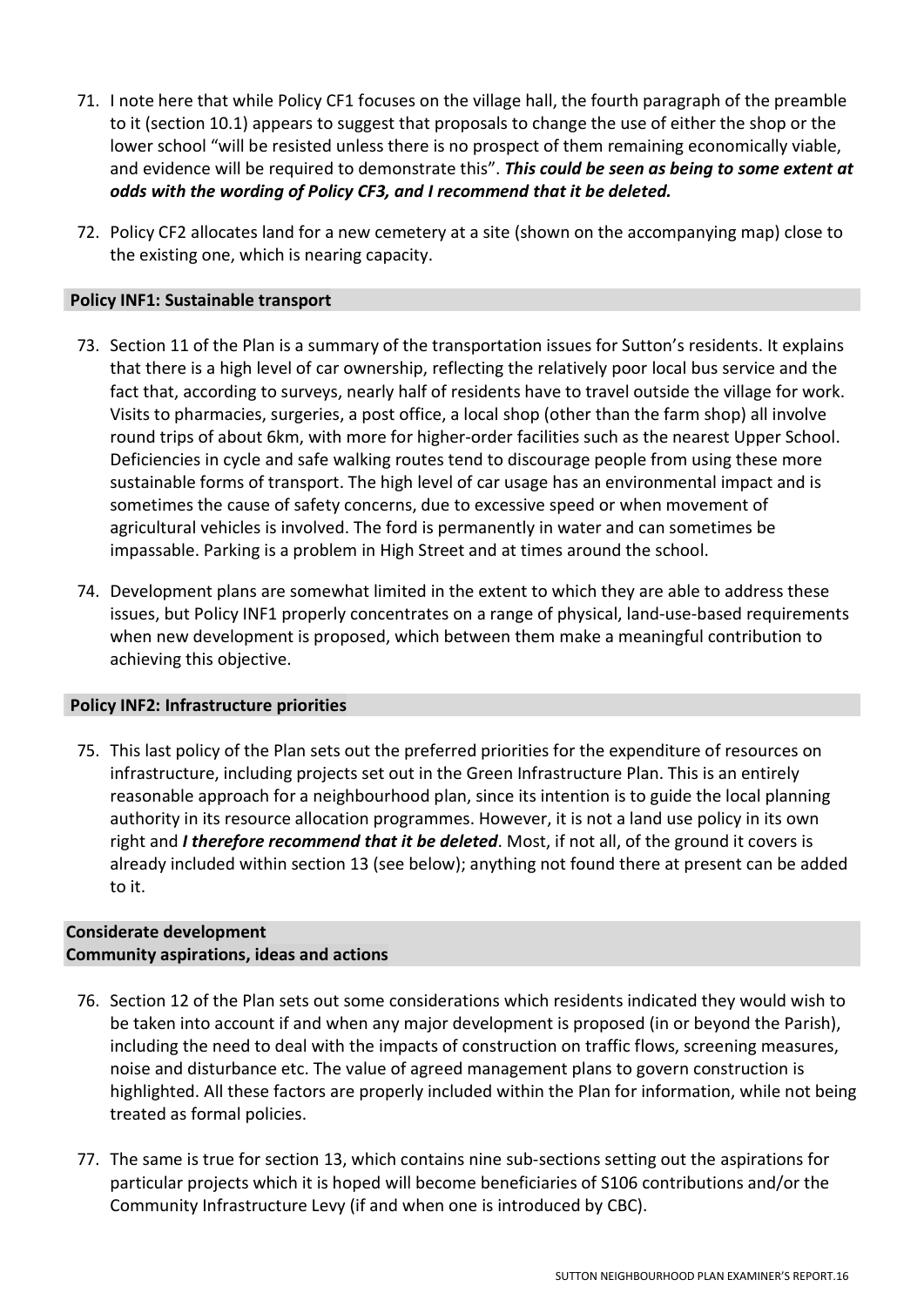#### Implementation and monitoring and other matters

- 78. Section 14.1 contains relevant information about the way the Plan is to be used (including as an advocacy document for discussions with CBC and other parties), which includes an appropriate emphasis on partnership. As for monitoring and review, section 14.2 commits the Parish Council to reporting annually on progress towards achieving the vision and aims of the Plan, together with its individual policies. This review would also cover how well expenditure priorities are being met and generally to check that it remains relevant to the area's needs. This is a bold and comprehensive commitment which should be welcomed: it will also inform the Council about any need in due course for a formal review of the Plan itself.
- 79. The Plan document concludes with a helpful table showing which policies are designed to address its stated aims; and there is finally a series of appendices which link to the various policies.

## Conclusions on the basic conditions

80. I am satisfied that the Sutton Neighbourhood Plan makes appropriate provision for sustainable development, while establishing principles which are designed to accommodate new development in a way which ensures that it is successfully integrated into the existing physical and social context. I conclude that in this and in all other material respects, subject to my recommended modifications, it has appropriate regard to national policy. Similarly, and again subject to my recommended modifications, I conclude that the Plan is in general conformity with the strategic policies in the Development Plan for the local area. There is no evidence before me to suggest that the Plan is not compatible with EU obligations, including human rights requirements.

## Formal recommendation

81. I have concluded that, provided that the recommendations set out above are followed, the Sutton Neighbourhood Plan would meet the basic conditions, and I therefore recommend that, as modified, it should proceed to a referendum. Finally, I am required to consider whether the referendum area should be extended beyond the neighbourhood plan area, but I have been given no reason to think this is necessary.

David Kaiserman

David Kaiserman BA DipTP MRTPI Independent Examiner

8 April 2021